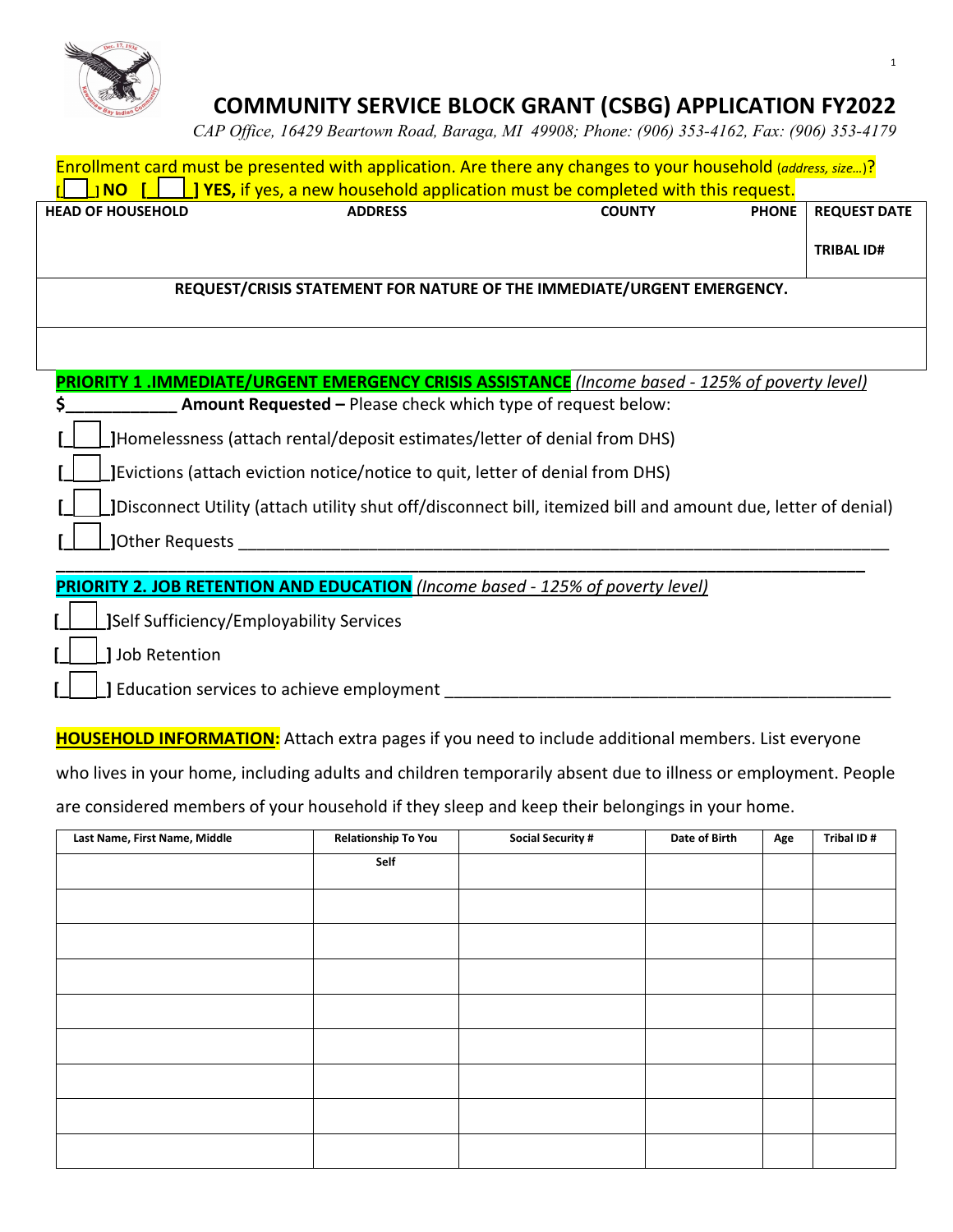### **PLEASE SUBMIT ALL INFORMATION THAT APPLIES TO YOUR COMBINED HOUSEHOLD'S INCOME:**

### **A. Does your household have members over the age of 18 who receive earned and/or unearned income?**

| Yes $\ \cdot\ $ If yes, what is your total monthly household income \$ |                                                                              | ? Indicate the income source |
|------------------------------------------------------------------------|------------------------------------------------------------------------------|------------------------------|
|                                                                        | below with the amount received in the past 30 days (attach proof of income): |                              |

|                  | 1. $\frac{6}{9}$ | Wages                               | 9. $\frac{1}{2}$  | Unemployment                |
|------------------|------------------|-------------------------------------|-------------------|-----------------------------|
|                  | 2. $\frac{6}{2}$ | SS (Social Security)                | $10.$ \$          | Alimony/Child Support       |
| 3.5              |                  | SSI/SSDA/SSA                        | $11.$ \$          | <b>Workers Compensation</b> |
|                  | 4. $\frac{6}{2}$ | DHS Cash Benefits (TANF)            | 12. $\frac{1}{2}$ | <b>Military Allotment</b>   |
| 5. $\frac{1}{2}$ |                  | <b>General Assistance</b>           | 13. $\frac{1}{2}$ | Per Capita Payments         |
| 6. $\frac{1}{2}$ |                  | Veterans Admin. Benefits            | 14. \$            | Other:                      |
| 7. \$            |                  | <b>Pensions/Retirement Benefits</b> | $15.$ \$          | Other:                      |
| 8.5              |                  | Investment/Property Income          | 16. $\frac{1}{2}$ | Other:                      |

|  | B. Does your household include adults who are self-employed or who are business owners?                    |  |  |  |                        |  |
|--|------------------------------------------------------------------------------------------------------------|--|--|--|------------------------|--|
|  | <b>No <math>\Box</math></b> Yes $\Box$ If yes, please fill out the self-employment affidavit attached. [\$ |  |  |  | <b>1 Amount Earned</b> |  |

**C. Are there any adult household members out of work?** 

**No <b>| Yes** | *If yes, please complete the attached zero income form for all adults without income.* 

### D. **Does your household receive DHS FOOD ASSISTANCE or COMMODITY FOODS?**

No  $\Box$  Yes  $\Box$  If yes, include verification of services.

**Under penalties of perjury, I swear or affirm that this application has been examined by or read to me. I** 

**authorize the release of information to any agency for the evaluation of the CAP application. I certify that all** 

**of the information in this application is true, accurate, and complete to the best of my knowledge. I** 

**understand that giving false or incomplete information may result in a denial of my application.** 

| Head of Household Signature | Date |
|-----------------------------|------|
| Adult Household Signature   | Date |
| Adult Household Signature   | Date |
|                             |      |